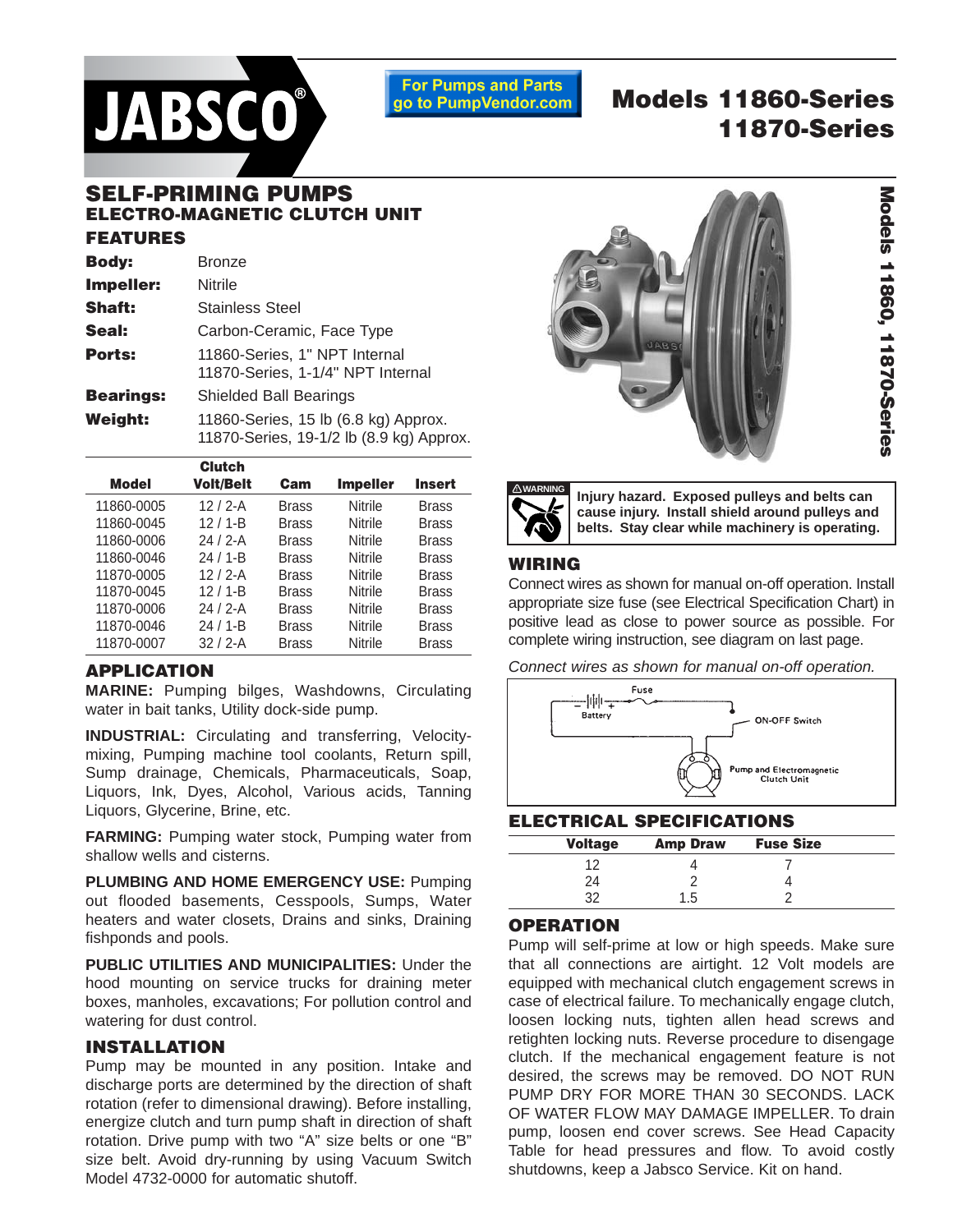#### **SERVICE INSTRUCTIONS**

**IMPELLER REPLACEMENT:** Remove end cover gasket. Pull impeller out by grasping hub with pliers. With rotary motion in the direction the pump will be turning, push the impeller into the impeller bore. A light coating of grease in the impeller bore will protect the impeller during initial dry start up. Install gasket and end cover.

**SHAFT SEAL REPLACEMENT, 11870-SERIES:** Remove end cover, gasket and impeller, as outlined above. Loosen cam screw several turns. Give cam screw a couple of sharp raps with the handle of the screwdriver to loosen the cam from the impeller bore. Remove the cam screw and cam (clean sealant from cam and impeller bore). Remove wearplate with hooked wire. Remove marcel washer, seal assembly and seal s eat assembly from seal bore with hooked wire, taking care not to scratch shaft or seal seat bore. Clean shaft surfaces behind splines and inspect for scratches or wear. Replace if necessary. Before installing new seal parts, clean any oil or grease from carbon and ceramic seal faces. Dip seal seat and gasket assembly in water and press into seal bore with boot first. Dip carbon seal assembly in water and install over shaft, carbon towards ceramic seal seat, until it bottoms firmly against ceramic seat. Slide marcel spring washer over shaft and against the rubber boot (washer) on carbon seal assembly. Replace wearplate, aligning notch with dowel pin in body. Apply sealant to top surface of cam and cam screw threads and install cam in impeller bore. Snug up but do not tighten cam screw. Replace impeller, gasket and end cover as outlined above. Tighten end cover screws. Tighten cam screw.

**SHAFT SEAL REPLACEMENT, 11860-SERIES:** Refer to major repair instructions.

**FIELD COIL REPLACEMENT:** Remove drive belts from pulley. Remove center bolt and washer from pulley (it may be necessary to remove end cover to hold impeller from turning, while removing center pulley bolt). Tap pulley with soft mallet to remove from shaft taper. Remove 3 bolts and washers holding field coil to adaptor (11870) or body (11860). Remove and replace field coil, tightening the 3 bolts securely. With drive key in place in shaft, replace pulley assembly. Secure to shaft, replace pulley assembly. Secure to shaft with center bolt and washer (again, it may be necessary to hold the impeller from turning to tighten center bolt). Replace drive belts. Do not over tighten belts. A deflection of 1/2" midway between pulleys is generally considered normal.

**MAJOR REPAIR:** Remove pump from installation for major repair. Disassembly: Remove end cover, gasket,impeller, cam and wearplate as outlined in shaft seal replacement, 11870-Series. Remove clutch as outlined in field coil replacement. Model 11870-Series: Use a punch to drive roll pins (key 17) in toward shaft approximately 3/8" (10mm). Remove clutch adaptor from body. Punch roll pin out of adaptor. Model 11860-Series does not have adaptor, clutch is secured directly to body. Remove bearing to body retaining ring. Support bearing end of body on arbor press platten. Press on impeller end of shaft to remove shaft and bearing assembly from body. Use screwdriver to pry inner bearing seal from body. Take care not to scratch or damage body bore.

**11860-SERIES:** Remove seal seat assembly from shaft. Support impeller end of body on arbor press platten and, using suitable tube, press seal out of seal bore towards impeller end.

**11870-SERIES:** Remove slinger from drain area. Carbon portion of the seal assembly will be freed from shaft when shaft is remove from body. Press seal seat assembly from bearing bore end towards impeller bore.Remove bearing to shaft retaining ring. Support bearing and press on clutch drive end of shaft to remove shaft from bearing.

**ASSEMBLY:** Support inner race of bearing on arbor press platten. Oil shaft, insert drive end of shaft into bearing and press shaft through bearing until it bottoms firmly against shoulder.Install shaft to bearing until it bottoms firmly against shoulder. Install shaft to bearing retaining ring in groove of shaft. Support impeller bore end of pump on arbor press platten. Lubricate bearing seal with grease and press into bearing seal bore, flush with bearing bore shoulder, with lip facing away from bearing bore. For 11870-Series only: Insert slinger in drain slot, to be picked up by shaft during shaft/bearing assembly. Insert splined end of shaft through bearing seal (and slinger on Model 11870-Series). Press on outer bearing race to assemble shaft/bearing assembly into body, bottoming bearing firmly against bearing bore shoulder.Install body to bearing retaining ring in groove in body with flat side against bearing. For 11870-Series only: Install clutch adaptor in bearing bore. If re-using adaptor previously disassembled from pump, line up dowel pin holes during assembly of adaptor to body. If installing new adaptor (which does not have pre-drilled dowel pin holes), insert into bearing bore until it bottoms and use dowel pin holes in body to pilot drill dowel pin holes through adaptor in two places, 180° apart. Clean any brass chips from bearing area. Press roll pins into body to secure adaptor. Attach field coil to adaptor (11870-Series) or body (11860-Series) with three round head bolts. Turn body over and support on field coil.

**11860-SERIES:** Dip seal seat assembly, consisting of ceramic seal seat and rubber washer, in water and push over shaft, with shiny side of ceramic facing impeller bore, until bottoms firmly against shaft shoulder. Press on outside edge of seal case with carbon seal face towards ceramic seat to install seal assembly in seal bore. Press flush with bottom of impeller bore.

**11870-SERIES:** Assemble rubber boot over ceramic seal seat so that shiny surface of seal seat is outwards. Dip assembly in water and insert into seal bore. Press firmly but carefully on seal seat until it bottoms against shoulder of seal bore. Check to see that the seal seat assembly remains in position and does not "pop" back out. A slight twisting motion while pressing will seat it firmly in position.In this pump, either a wave washer seal or coil spring carbon seal may be used. The wave washer is used only if the carbon portion of the seal does not have a coil spring attached.



Inspect shaft and seal seat bore to be sure sealing surfaces are free of nicks or scratches. Clean shaft surface behind splines to ensure proper O-ring seal on shaft. Apply light film of grease on shaft surface behind spline area. Slide carbon ring assembly, with carbon facing ceramic, over the shaft and firmly up against the ceramic seat. If carbon portion of seal does not have an integral coil type tensioning spring, slide wave washer over the shaft and against the rubber boot on metal case containing O-ring and carbon. Install wearplate in bottom of impeller bore, locating slot in outside edge of wearplate over dowel pin in body. Apply a small amount of sealant to surface of cam and cam screw threads and install cam in impeller bore. Edge of cam should be flush with flange face of body. With a rotary motion in the direction the pump will be turning, push the impeller into the impeller bore until it is firmly bottomed. Turn body over to install clutch pulley assembly. Press key into shaft. Position clutch/pulley assembly on shaft aligning key with slot in pulley hub. Secure with bolt and washer. To tighten bolt securely, it may be necessary to hold the impeller to prevent the shaft from turning. Turn pump assembly over. Dip gasket in water, position on pump flange face, install end cover and secure with end cover screws.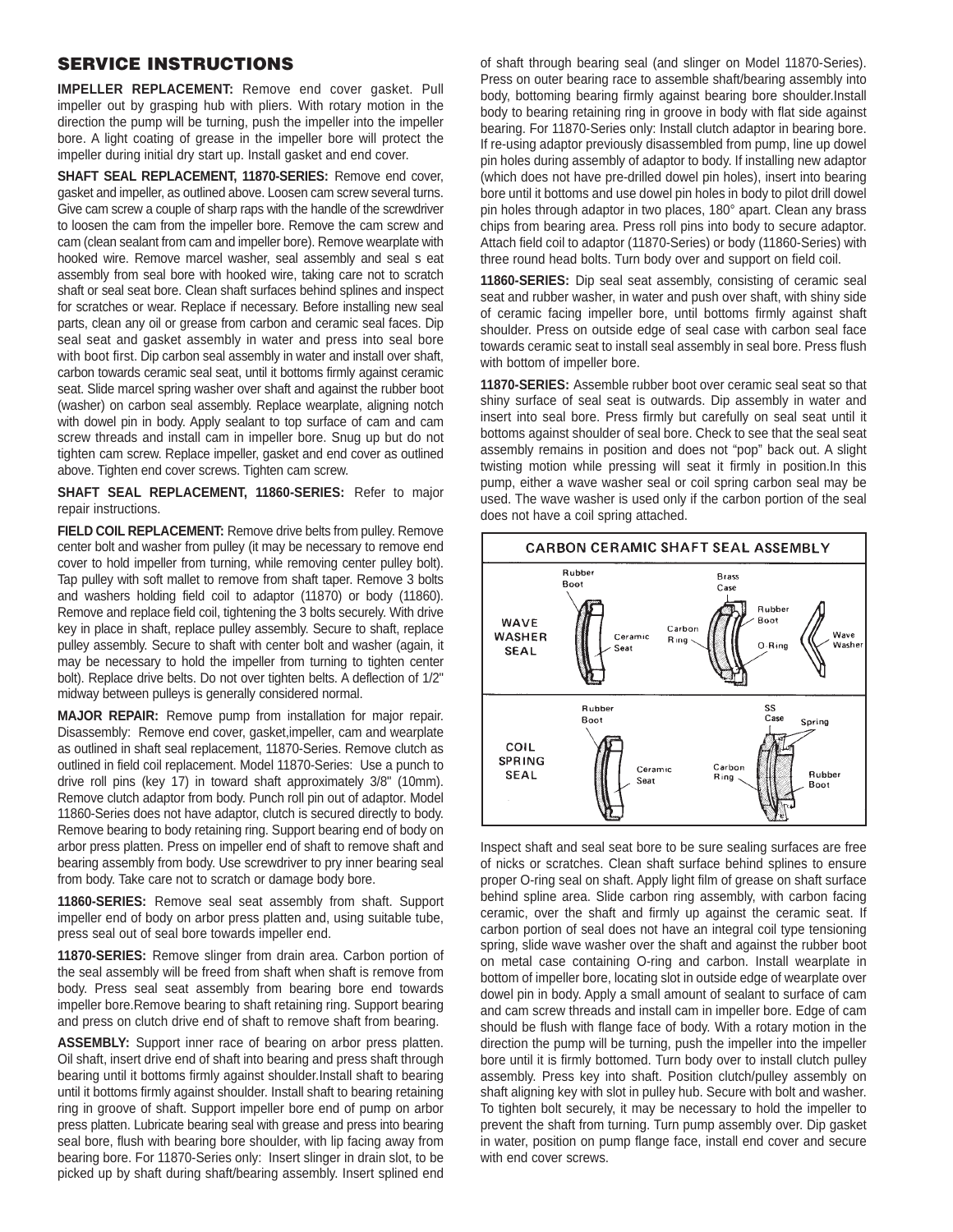

### **PARTS LIST**

|                  |                                       |                      | Qty. | 11860-Series | 11870-Series |
|------------------|---------------------------------------|----------------------|------|--------------|--------------|
| Key              | <b>Description</b>                    |                      | Req. | Part No.     | Part No.     |
| 1                | <b>Screw End Cover</b><br>(3 Per Kit) |                      | 2    | 91003-0010   |              |
|                  | <b>Screw End Cover</b>                | $(3$ Per Kit))       | 2    |              | 91005-0040   |
| 2                | <b>End Cover</b>                      |                      |      | 11831-0000   | 12062-0000   |
| 3                | Gasket                                |                      |      | 890-0000     | 816-0000     |
| 4                | Impeller Nitrile, Brass**             |                      |      | 920-0003     | 836-0003     |
| 5                | Wearplate                             |                      |      | 7868-0000    | 2574-0000    |
| 6                | Body                                  |                      |      | 11864-0000   | 18753-0585   |
| 7                | <b>Screw Cam</b>                      | (3 Per Kit)          |      | 91004-0090   | 91005-0040   |
| 8                | Cam, Brass                            |                      |      | 934-0000     | 834-0001     |
| $\boldsymbol{9}$ | Pipe Plug                             |                      |      | 92650-0070   | 92650-0070   |
| 10               | Slinger                               |                      |      | 3180-0000    | 3181-0000    |
| 11               | Seal (Bearing)*                       |                      |      | 913-0000     | 817-0000     |
| 12               | Ball Bearing (Pump)                   |                      |      | 92600-0540   | 92600-0040   |
| 13               | Retaining Ring (Brg to Body)          |                      |      | 18724-0000   | 18712-0000   |
| 14               | Retaining Ring (Brg to Shaft)         |                      |      | 18713-0000   | 18711-0000   |
| 15               | Shaft                                 |                      |      | 11867-0000   | 11877-0000   |
| 16               | Seal (Shaft)                          |                      |      | 96080-0080   | 6407-0010    |
| 17               | Roll Pin (Adaptor)                    |                      |      |              | 93100-0160   |
| 18               | Adaptor                               |                      |      |              | 11876-0000   |
| 19               | Key (Clutch Drive)                    |                      |      | 91401-0100   | 91401-0100   |
| 20               | Clutch Assy. Complete                 | $12 V - 2-A$ Grooves |      | 92300-0030   | 92300-0030   |
|                  |                                       | $12 V - 1-B$ Groove  |      | 18753-0493   | 18753-0493   |
|                  |                                       | 24 $V - 2-A$ Grooves |      | 92300-0061   | 92300-0061   |
|                  |                                       | $24 V - 1-B$ Groove  |      | 18753-0494   | 18753-0494   |
|                  |                                       | $32 V - 2-A$ Grooves |      |              | 92300-0050   |
| 21               | Replacement Field Coil                | 12 V                 |      | 98022-0500   | 98022-0500   |
|                  |                                       | 24 V                 |      | 98022-2155   | 98022-2155   |
|                  |                                       | 32 V                 |      | 98022-0510   | 98022-0510   |
|                  | Service Kit Nitrile Impeller          |                      |      | 90118-0003   | 90062-0003   |

\* Use on pre 2002 models. Date code 01H or earlier.

\*\*Special application model 11860-7001, use Impeller 17937-0001, Service Kit 90118-0001